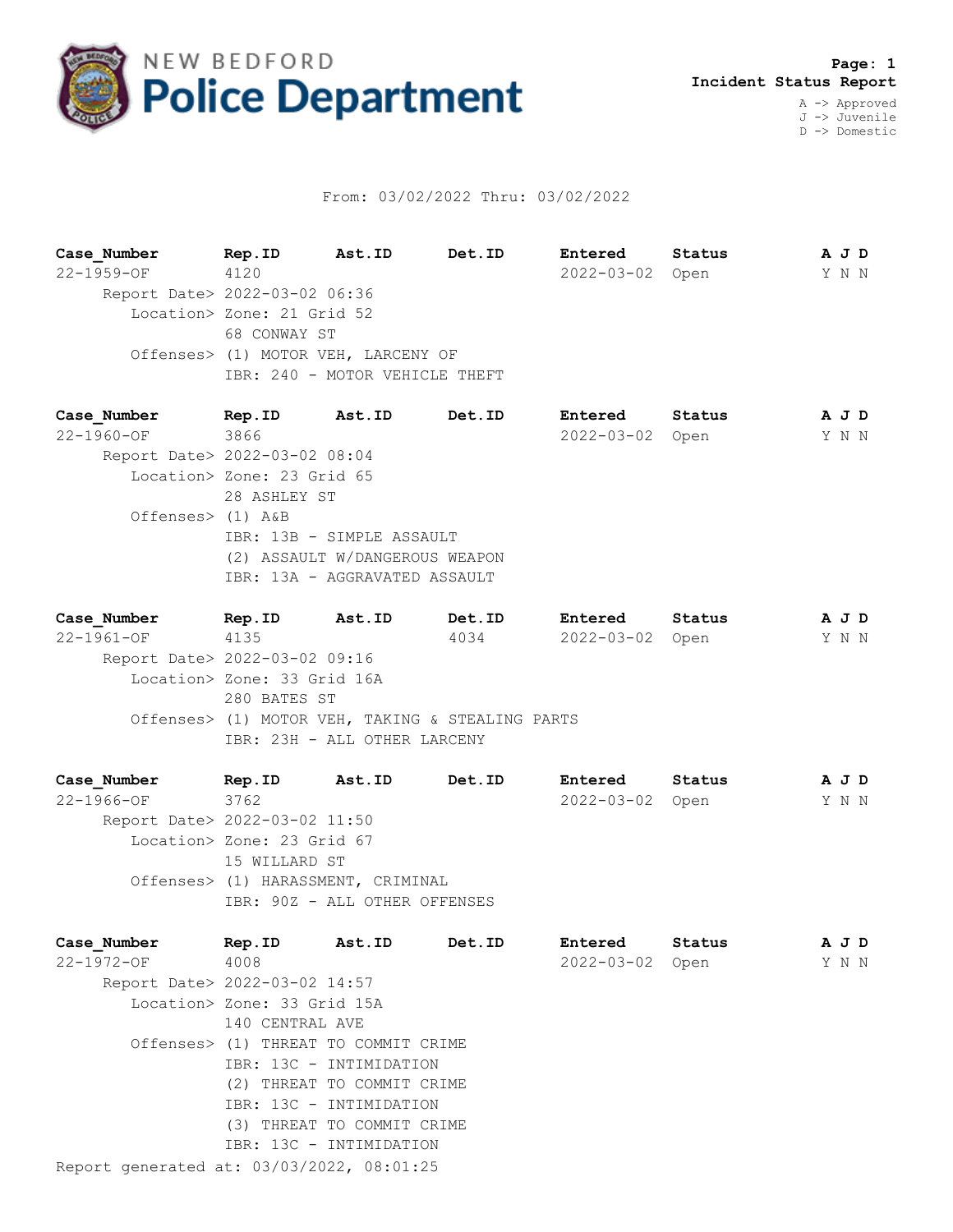

 **Page: 2 Incident Status Report**

A -> Approved J -> Juvenile D -> Domestic

| Case Number | Rep.ID                                       | Ast.ID | Det.ID | Entered          | Status | A J D |
|-------------|----------------------------------------------|--------|--------|------------------|--------|-------|
| 22-1980-OF  | 4037                                         | 4085   |        | $2022 - 03 - 02$ | Open   | N N N |
|             | Report Date> 2022-03-02 16:57                |        |        |                  |        |       |
|             | Location> Zone: 14 Grid 34A<br>359 SUMMER ST |        |        |                  |        |       |
|             |                                              |        |        |                  |        |       |
|             | Offenses> (1) ANIMAL, CRUELTY TO             |        |        |                  |        |       |
|             | IBR: 720 - ANIMAL CRUELTY                    |        |        |                  |        |       |
|             |                                              |        |        |                  |        |       |

**Case\_Number Rep.ID Ast.ID Det.ID Entered Status A J D** 22-1983-OF 4003 4040 2022-03-02 Open Y N N Report Date> 2022-03-02 18:51 Location> Zone: 35 Grid 27A 101 MT VERNON ST Offenses> (1) UNLICENSED OPERATION OF MV IBR: 99 - TRAFFIC, TOWN BY-LAW OFFENSES

**Case\_Number Rep.ID Ast.ID Det.ID Entered Status A J D** 22-1988-OF 3024 2022-03-02 Open Y N N Report Date> 2022-03-02 21:25 Location> Zone: 36 Grid 10

 Offenses> (1) LARCENY OVER \$1200 BY FALSE PRETENSE IBR: 26A - FALSE PRETENSES / SWINDLE / CO

**Case\_Number Rep.ID Ast.ID Det.ID Entered Status A J D** 22-1989-OF 3024 2022-03-02 Open Y N N Report Date> 2022-03-02 20:22 Location> Zone: 36 Grid 3 2108 PHILLIPS RD Offenses> (1) HARASSMENT, CRIMINAL IBR: 90Z - ALL OTHER OFFENSES

**Case\_Number Rep.ID Ast.ID Det.ID Entered Status A J D** 22-1990-OF 4068 2022-03-03 Open Y N N Report Date> 2022-03-02 23:47 Location> Zone: 22 Grid 62 537 ORCHARD ST Offenses> (1) ASSAULT & BATTERY IBR: 13B - SIMPLE ASSAULT

**Case\_Number Rep.ID Ast.ID Det.ID Entered Status A J D** 22-1992-OF 4011 2022-03-03 Open Y N N Report Date> 2022-03-02 23:48 Location> Zone: 11 Grid 49A 77 BEDFORD ST Offenses> (1) VANDALIZE PROPERTY c266 §126A IBR: 290 - DESTRUCTION / DAMAGE / VANDALI (2) LARCENY OVER \$1200 c266 §30(1)

Report generated at: 03/03/2022, 08:01:25